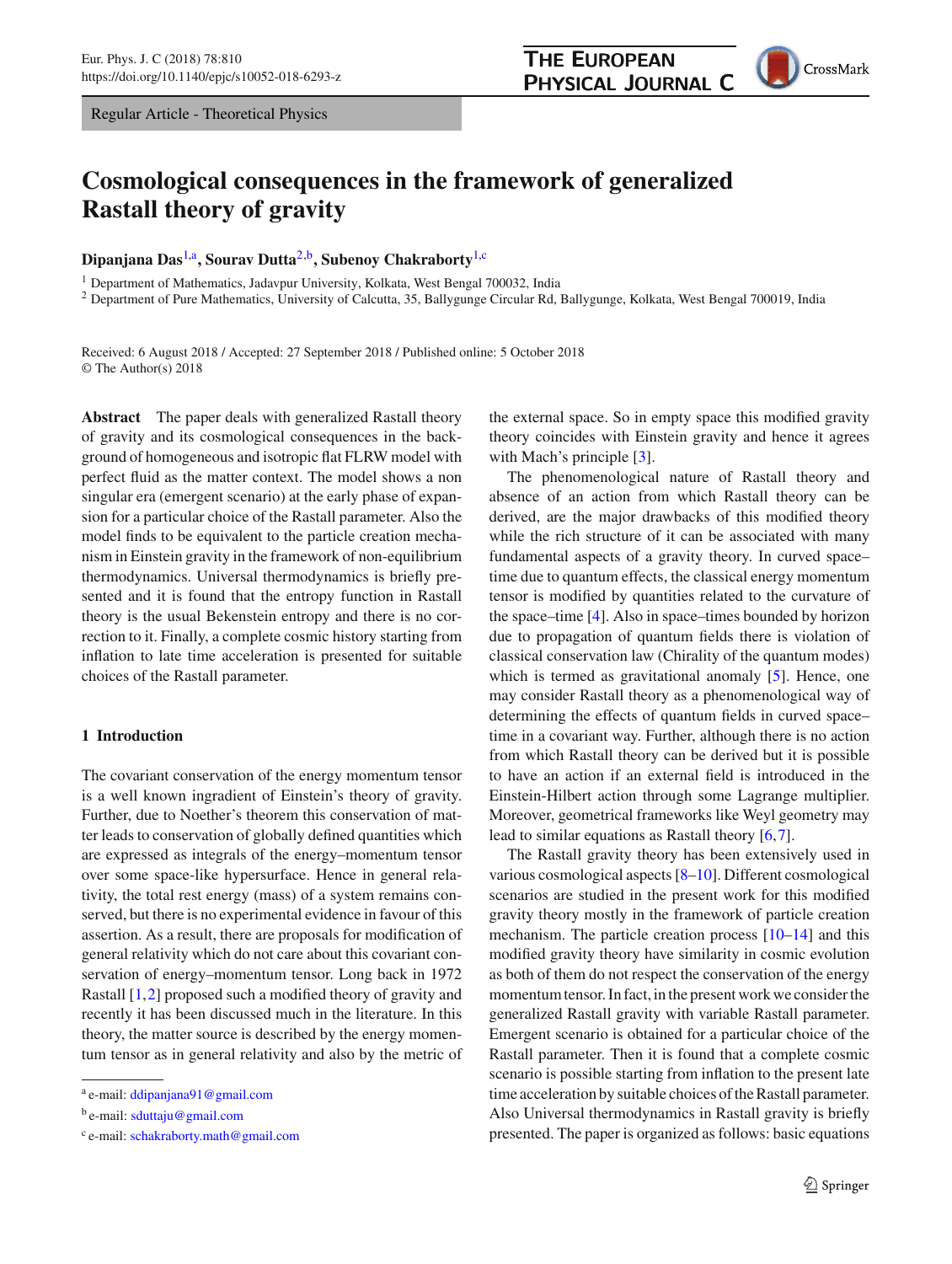are presented in Sect. [2,](#page-1-0) Sect. [3](#page-2-0) deals with singular and non singular cosmological solutions. The equivalence of Rastall gravity with particle creation formulation in Einstein Gravity are shown to be equivalent in Sect. [4.](#page-2-1) Also a continuous cosmic evolution has been presented in this section. Section [5](#page-3-0) deals with universal thermodynamics in this modified gravity theory. The paper ends with conclusion in Sect. [6.](#page-5-0)

#### <span id="page-1-0"></span>**2 Basics equation for Rastall gravity**

In most of the gravity theories, the source of energy– momentum is described by a divergence free tensor which couples to the geometry in a minimal way. Although the resulting energy–momentum tensor satisfies the conservation law but it is not obeyed by the particle production process. So it is desirable to consider a known divergence free energy– momentum tensor in the modified gravity theory. Rastall theory is an example of such a modification to the gravity theory. In this theory the usual energy–momentum conservation law is not satisfied rather, it satisfies the following relation

$$
T_{;\mu}^{\mu\nu} = lR_{,\mu},\tag{1}
$$

where *R* and *l* are respectively the usual Ricci's scalar and a constant known as Rastall constant. One may interpret the constant parameter *l* as a measure of the tendency of the geometry to couple with matter fields or vice-versa. Hence the Einstein's field equation can be written as:

<span id="page-1-1"></span>
$$
G_{\mu\nu} + \xi_0 l g_{\mu\nu} R = \xi_0 T_{\mu\nu},\tag{2}
$$

i.e.,

$$
G_{\mu\nu} = \xi_0 S_{\mu\nu},\tag{3}
$$

where  $\xi_0$  is the gravitational coupling constant to the Rastall theory and  $S_{\mu\nu}$  is termed as effective energy–momentum tensor having expression

$$
S_{\mu\nu} = T_{\mu\nu} - \frac{\xi_0 lT}{4\xi_0 l - 1} g_{\mu\nu}.
$$
 (4)

Note that here the matter fields and the geometry are nonminimally coupled and it is compatible with some observational data [\[15,](#page-6-10)[16\]](#page-6-11). As the usual particle production process during cosmic evolution does not satisfy the energy– momentum conservation law so, one may consider Rastall theory as classical background formulation of this phenomena.

Taking trace of Eq. [\(2\)](#page-1-1), we have:

$$
R\frac{(4\xi_0 l - 1)}{T} = \xi_0,\tag{5}
$$

where *T* is the trace of the energy–momentum tensor. From the above relation, it is clear that  $\xi_0 l \neq \frac{1}{4}$  [\[2](#page-6-1),[19\]](#page-6-12). Subsequently this theory has been modified (known as Generalized

Rastall Theory) in which the Rastall parameter *l* is no longer a constant. So, the divergence of the energy–momentum tensor takes the form

<span id="page-1-3"></span>
$$
T_{;\mu}^{\mu\nu} = (\lambda R)^{,\nu},\tag{6}
$$

where  $\lambda$  is termed as varying Rastall parameter. As a consequence due to Bianchi Identity ( $G_{\mu\nu}^{;\nu} = 0$ ) the Einstein's equation now takes the form:

<span id="page-1-2"></span>
$$
G_{\mu\nu} + \xi \lambda g_{\mu\nu} = \xi T_{\mu\nu} \tag{7}
$$

with  $\xi$ , a constant.

One may note that although the Einstein's field equations [\(2\)](#page-1-1) and [\(7\)](#page-1-2) apparently look identical but here  $\lambda$  is not a constant, measures the coupling between geometry and matter field. However, the original Einstein's field equations can be obtained in the limit  $\lambda \rightarrow 0$  (the limit implies the matter field and geometry are couple to each other in a minimal way.) Also in the above modified Einstein's field equations the Rastall parameter  $\lambda$  can be interpreted as a varying cosmological constant in Einstein Gravity.

In the present work we consider homogeneous and isotropic flat FLRW space time model having line element

$$
ds^{2} = -dt^{2} + a^{2}(t)[dr^{2} + r^{2}(d\theta^{2} + \sin^{2}\theta d\phi^{2})],
$$
 (8)

where  $a(t)$  is the usual scale factor and the curvature scalar *k* is assumed to be 0 for flat model. Also if it is assumed that the matter source in the Universe is a perfect fluid with barotropic equation of state, then the modified Friedmann equations in generalized Rastall theory are given by

<span id="page-1-4"></span>
$$
(12\xi\lambda - 3)H^2 + 6\xi\lambda H = -\xi\rho,\tag{9}
$$

$$
(12\xi\lambda - 3)H^2 + (6\xi\lambda - 2)\dot{H} = \xi p,\t(10)
$$

where an over dot indicates derivative with respect to the cosmic time *t*. Also the explicit form of the energy conservation equation [\(6\)](#page-1-3) can be written as

<span id="page-1-5"></span>
$$
\frac{d}{dt}\left(\frac{\rho + 6\lambda \dot{H}}{1 - 4\lambda \xi}\right) + 3H(\rho + p) = 0.
$$
\n(11)

It is to be noted that Eqs.  $(9)$ – $(11)$  are not independent, infact Eq.  $(11)$  can be obtained from Eqs.  $(9)$  and  $(10)$ . If we now rewrite the above modified Friedmann equations [\(9\)](#page-1-4) and [\(10\)](#page-1-4) as the usual Friedmann equations, then we have

$$
3H^2 = \xi(\rho + \rho_e),\tag{12}
$$

and

$$
2\dot{H} = -\xi(\rho + \rho_e + p + p_e),
$$
 (13)

where  $\rho_e = 12\lambda H^2 + 6\lambda \dot{H}$  and  $p_e = -(12\lambda H^2 + 6\lambda \dot{H})$ are the additional energy density and thermodynamic pressure due to generalized Rastall theory. As  $p_e = -\rho_e$  so the additional matter field in the Rastall theory behave as varying cosmological parameter in Einstein gravity. In other words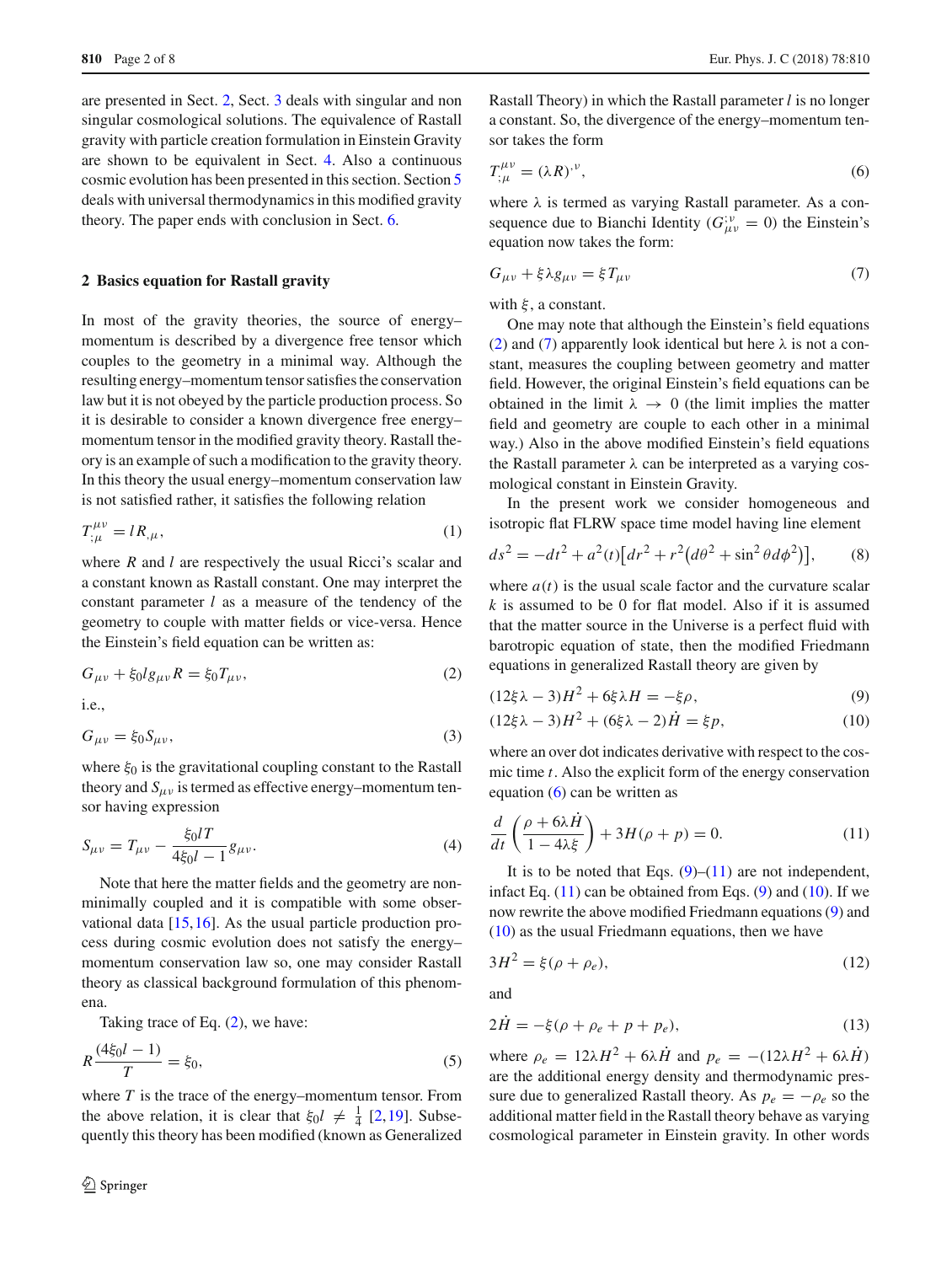one may consider that generalized Rastall theory is equivalent to Einstein gravity with a varying cosmological parameter. This supports the claim in [\[20](#page-6-13)] even for generalized Rastall gravity.

#### <span id="page-2-0"></span>**3 Singular and non-singular universe in Rastall gravity**

In this section it will be examined whether it is possible to have a non-singular cosmological solution (i.e., emergent scenario) for the above generalized Rastall theory. From the field equations  $(9)$  and  $(10)$  one obtains (after some simplifications):

<span id="page-2-7"></span>
$$
\frac{2\dot{H}}{3H^2} = \gamma \frac{(1 - 4\xi\lambda)}{(3\xi\lambda\gamma - 1)},\tag{14}
$$

where  $w = \gamma - 1$  is the equation of state parameter of the perfect fluid. Now choosing the Rastall parameter  $\lambda$  as

$$
\lambda = \frac{1 + d_0 H}{3\xi \gamma},\tag{15}
$$

 $(d_0)$ , an arbitrary constant), the cosmic evolution is given by

$$
2\dot{H} = \frac{(3\gamma - 4)}{d_0}H - 4H^2.
$$
 (16)

Now, depending on the sign of  $\beta = \frac{(3\gamma - 4)}{d_0}$ , the possible solutions are

**Case-I:**  $\beta > 0$ , i.e.,  $\gamma > \frac{4}{3}$ 

<span id="page-2-3"></span>
$$
\left(\frac{a}{a_0}\right)^2 = \left[1 + \frac{4H_0}{\beta} \left\{e^{\frac{\beta}{2}}(t - t_0) - 1\right\}\right],
$$
\n
$$
\frac{H}{H_0} = \frac{\frac{\beta}{4}}{\left[H_0 - (H_0 - \frac{\beta}{4})e^{-\frac{\beta}{2}(t - t_0)}\right]}.
$$
\n(17)

or

<span id="page-2-2"></span>
$$
\left(\frac{a}{a_0}\right)^2 = 1 + e^{4H_0(t-t_0)},
$$
  
\n
$$
\frac{H}{H_0} = \frac{2}{\left[1 + e^{-4H_0(t-t_0)}\right]}.
$$
\n(18)

according as  $H > \frac{\beta}{4}$  or  $H < \frac{\beta}{4}$ .

<span id="page-2-4"></span>Case-II: 
$$
\beta = 0
$$
, i.e.,  $\gamma = \frac{4}{3}$   
\n
$$
\left(\frac{a}{a_0}\right)^2 = 1 + 2H_0(t - t_0),
$$
\n
$$
\frac{H_0}{H} = 1 + 2H_0(t - t_0).
$$
\n(19)

**Case-III:**  $\beta < 0$ , i.e.,  $\gamma < \frac{4}{3}$ 

<span id="page-2-5"></span>
$$
\left(\frac{a}{a_0}\right)^2 = \left(1 + \frac{4H_0}{\mu^2}\right) - \frac{4H_0}{\mu^2} e^{-\frac{\mu^2}{2}(t - t_0)},
$$
\n
$$
\frac{H}{H_0} = \frac{\frac{\mu^2}{4}}{\left[\left(H_0 + \frac{\mu^2}{4}\right)e^{\frac{\mu^2}{2}(t - t_0)} - H_0\right]}.
$$
\n(20)

with  $\mu^2 = -\beta$ .

In the above solutions we have  $t_0$  and  $a_0$  are integration constants with  $a = a_0$ ,  $H = H_0$  at  $t = t_0$ . Among the above solutions, the solution [\(18\)](#page-2-2) represents a non-singular model of the Universe. For this emergent solution we have

(i) 
$$
a \rightarrow a_0
$$
,  $H \rightarrow 0$  as  $t \rightarrow -\infty$   
\n(ii)  $a \sim a_0$ ,  $H \sim 0$  for  $t \ll t_0$   
\n(iii)  $a \sim \exp\{4H_0(t - t_0)\}$ ,  $H \sim 2H_0$  for  $t \gg t_0$ .

Thus it is possible to have a scenario of emergent Universe in generalized Rastall theory. The other three solutions represented by Eqs.  $(17)$ ,  $(19)$  and  $(20)$  represent big-bang model of the Universe. The big-bang singularity occurs at

$$
t_c = \begin{cases} t_0 + \frac{2}{\beta} \ln \left| 1 - \frac{\beta}{4H_0} \right| & \text{for the solution (17)}\\ t_0 - \frac{1}{2H_0} & \text{for the solution (19)}\\ t_0 - \frac{2}{\beta} \ln \left| \frac{H_0}{H_0 - \frac{\beta}{4}} \right| & \text{for the solution (20)} \end{cases},
$$

The Universe evolves undoubtedly in an exponential manner after the big-bang for the solution [\(17\)](#page-2-3) and in a power law form for the solution [\(19\)](#page-2-4) while there is finite evolution for the solution [\(20\)](#page-2-5).

# <span id="page-2-1"></span>**4 Particle creation in Rastall theory: continuous cosmic evolution**

This section is an attempt to show whether the generalized Rastall theory can be considered as a particle creation formulation in Einstein Gravity and it is examined whether a continuous cosmic evolution is possible with proper choices of the Rastall parameter. From the usual Friedmann equations with particle creation mechanism the cosmic evolution can be described as [\[17](#page-6-14)]

<span id="page-2-6"></span>
$$
\frac{2\dot{H}}{3H^2} = \gamma \left(\frac{\Gamma}{3H} - 1\right),\tag{21}
$$

where,  $\Gamma$  is the particle creation rate of the cosmic fluid particles. Thus, comparing  $(21)$  with the evolution equation  $(14)$ in generalized Rastall Theory, We have:

<span id="page-2-8"></span>
$$
\Gamma = \frac{3H\xi\lambda(3\gamma - 4)}{(3\xi\lambda\gamma - 1)}.\tag{22}
$$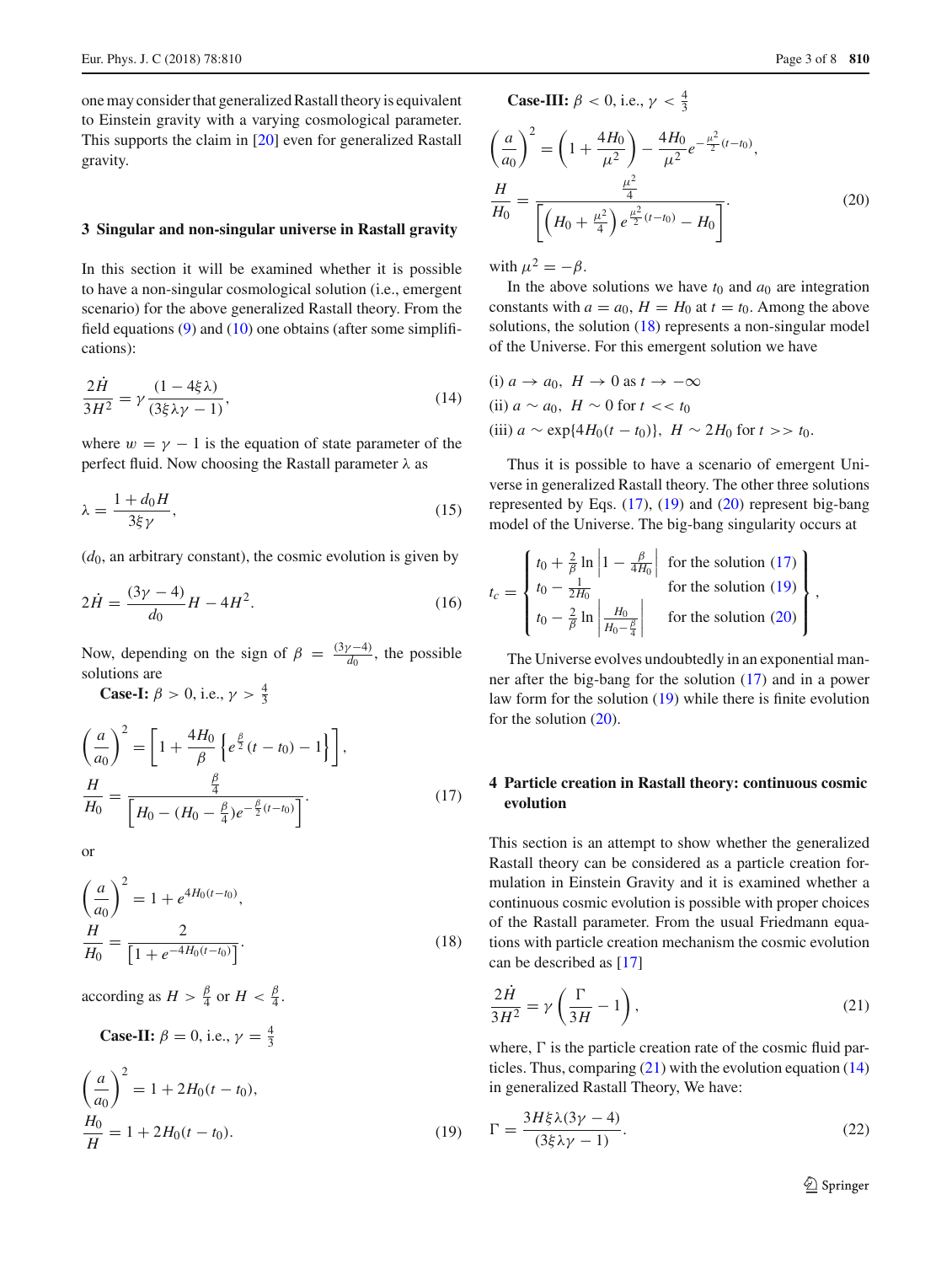Hence, Generalized Rastall Theory may be considered as a particle creation mechanism in Einstein Gravity and the particle creation rate is determined by the Rastall parameter  $\lambda$  in Eq. [\(22\)](#page-2-8). Thus generalized Rastall theory may be considered as Einstein gravity with imperfect fluid (i.e., viscous).

Due to the variable nature of the parameter  $\lambda$  in the generalized Rastall theory, it will be examined whether for a continuous choice of  $\lambda$ , it is possible to have a complete cosmic evolution from early inflationary era to present late time acceleration. In previous section it is seen that with proper choice of  $\lambda$  (phenomenological) it is possible to have cosmological solution for emergent scenario.

In an earlier work  $[17, 18]$  $[17, 18]$  it has been shown that it is possible to choose the particle creation rate from thermodynamical point of view, so that the entire cosmic evolution can be obtained in FLRW model. Inspired by that work in the following there are choices for the parameter  $\lambda$  for which three phases of cosmic evolution namely early inflationary era, intermediate matter dominated era and finally late time acceleration phase can be obtained. Here it should be noted that similar to particle creation mechanism there is no physical ground for these choices for λ, they are purely phenomenological in nature.

Let  $t_1$  be the time instant in which Universe evolves from inflationary era to the matter dominated era. Similarly  $t_2 > t_1$ be the time at which the Universe makes a transition to the late time acceleration. Let  $(a_1, H_1)$  and  $(a_2, H_2)$  be the scale factor and Hubble parameter at these time instants.

#### **Early inflationary era:**  $(t < t_1)$

The choice for  $\lambda$  and the cosmic solution is the following

$$
\lambda = \frac{\eta(\frac{H}{H_1})}{\xi[3\eta \gamma \frac{H}{H_1} - (3\gamma - 4)]},
$$
\n
$$
\left(\frac{a}{a_1}\right)^{\eta} e^{\frac{2(1-\eta)}{3\gamma} \left[\left(\frac{a}{a_1}\right)^{\frac{3\gamma}{2}} - 1\right]} = e^{H_1(t - t_1)},
$$
\n
$$
\frac{H}{H_1} = \left[\eta\{Lambert W\left(\frac{1 - \eta}{\eta} \exp\left\{\frac{2(1 - \eta) + 3\gamma H_1(t - t_1)}{2\eta}\right\}\right) + 1\right]^{-1},
$$
\n
$$
\frac{\rho}{\rho_1} = \left[\eta\{Lambert W\left(\frac{1 - \eta}{\eta} \exp\left\{\frac{2(1 - \eta) + 3\gamma H_1(t - t_1)}{2\eta}\right\}\right) + 1\right]^{-2},
$$

where  $\eta$  is a constant and the function *Lambert*  $W(x)$  is defined by *Lambert*  $W(x)e^{Lambert W(x)} = x$ .

#### **Intermediate matter dominated era:**  $(t_1 < t < t_2)$

Here we choose  $\lambda = \lambda_0$ , a constant, where  $\lambda_0 =$  $\frac{\overline{\xi}}{3\eta y - (3y-4)}$  and the cosmological solutions for this phase is given by

,

$$
\frac{a}{a_1} = \left[1 + \frac{3\gamma}{2}(1 - \eta)H_1(t - t_1)\right]^{\frac{2}{3\gamma(1 - \eta)}}
$$

$$
\frac{H}{H_1} = \left[1 + \frac{3\gamma}{2}(1 - \eta)H_1(t - t_1)\right]^{-1},
$$

Late time acceleration:  $(t > t_2)$ 

If we choose  $\lambda = \frac{\left[\frac{\psi H_2}{\xi}\right]}{\left[\frac{3\psi \mu H_2 - (3\psi)}{\xi}\right]}$  $\frac{L \xi}{\left[3\gamma \psi H_2 - (3\gamma - 4)H^2\right]}$ , then the cosmological parameters are given b

$$
\left(\frac{a}{a_2}\right)^{\frac{3\gamma}{2}} = \frac{1}{\sqrt{\psi H_2}} \sinh\left[\sqrt{\psi H_2}(t - t_0)\right],
$$
  
\n
$$
H = \sqrt{\psi H_2} \coth\left[\sqrt{\psi H_2}(t - t_0)\right],
$$
  
\n
$$
\frac{\rho}{\rho_2} = \frac{\psi}{H_2} \coth^2\left[\sqrt{\psi H_2}(t - t_0)\right],
$$

From the above solutions one can easily verify the continuity of the parameter  $\lambda$  and all the geometrical and physical parameters presented above across  $t = t_1$  while there will be continuity at  $t = t_2$ , provided the arbitrary parameters involved in the solutions are constrained by the following relations.

$$
\lambda: \psi = \eta H_2
$$
  
\n
$$
H: \left(\frac{a_1}{a_2}\right)^{\frac{3\gamma(1-\eta)}{2}} = \frac{H_2}{H_1}, H_2^2 = \psi H_2 + 1
$$
  
\ni.e.,  $H_2^2(1-\eta) = 1$ .

## <span id="page-3-0"></span>**5 Universal thermodynamics in Rastall theory of gravity**

In this section, we consider universal Thermodynamics with Universe as a non–stationary gravitational system. As from cosmological point of view the homogeneous and isotropic FLRW Universe may be considered as dynamical spherically symmetric spacetime so there is only inner trapping horizon which for the present model coincides with the apparent horizon. Using Hayward's [\[21](#page-6-16)[–25\]](#page-7-0) thermodynamical analysis for dynamical BH one may consider unified first law to study universal thermodynamics. In this context, Cai and Kim [\[26\]](#page-7-1) derived the usual Friedmann equations from the Clausius relation  $\delta Q = T ds$  at the apparent horizon of the FLRW Universe, considering Hawking temperature and Bekenstein entropy on the (apparent) horizon as

$$
T_H = \frac{1}{2\pi R_A}, \ \ S_B = \frac{\pi R_A^2}{G}, \tag{23}
$$

with  $R_A$  is the geometric radius of the apparent horizon and  $S_B$  is the usual Bekenstein entropy. Also even in modified gravity theories namely in Gauss–Bonnet gravity and in Lovelock gravity, they were able to show the equivalence between the modified Einstein field equations and the thermodynamical laws. As an extension to these works, Cai et al. [\[27](#page-7-2),[28\]](#page-7-3) studied the unified first law in Einstein gravity as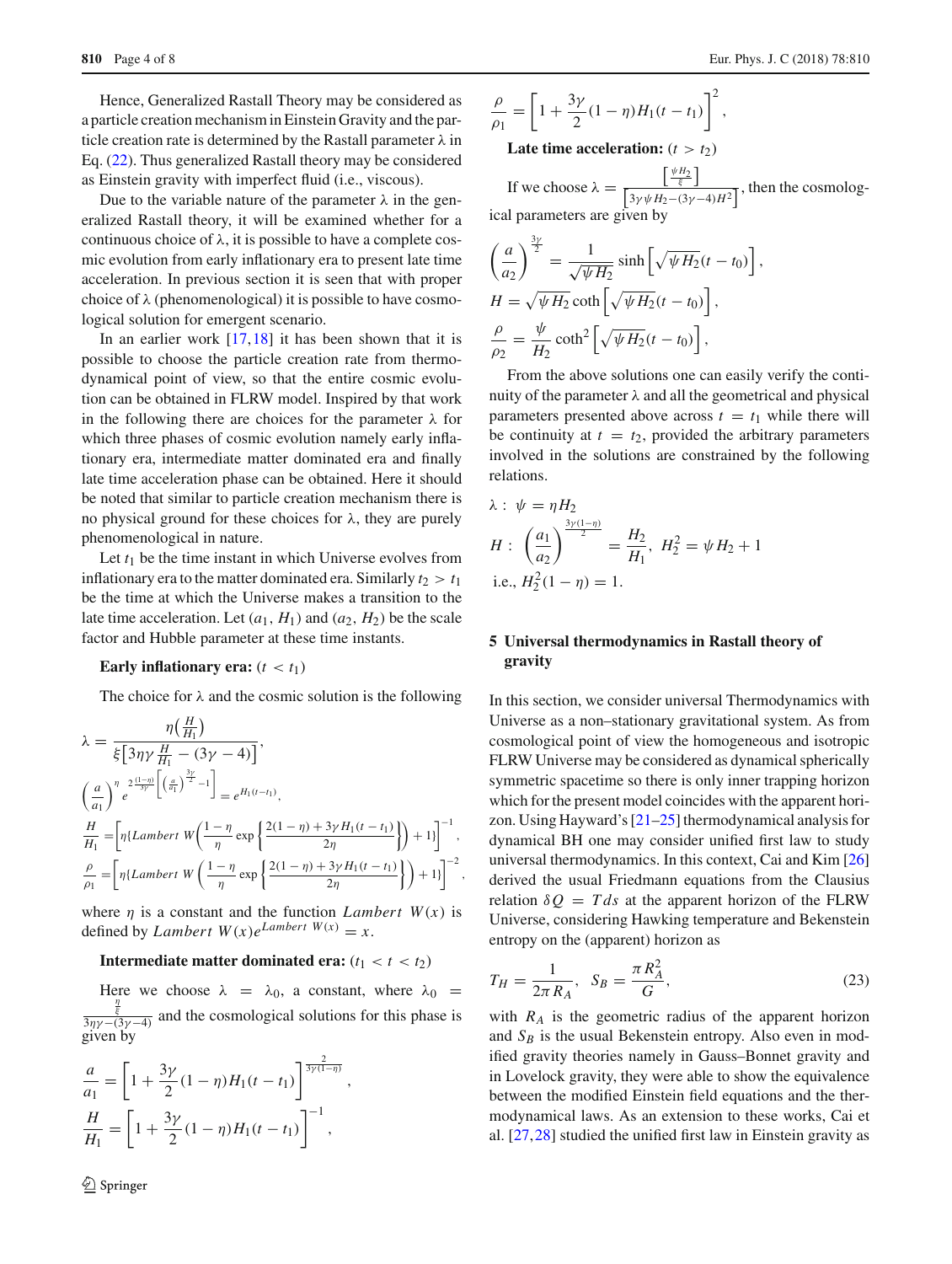

<span id="page-4-0"></span>**Fig. 1** Shows the evolution of the deceleration parameter against the scale factor *a*



<span id="page-4-1"></span>**Fig. 2** Continuous evolution of the Rastall parameter λ

well as in modified gravity theories namely Lovelock gravity, scalar–tensor theory and Brane-World scenario [\[29](#page-7-4)[,30](#page-7-5)[,32](#page-7-6)]. Elling et al. [\[43\]](#page-7-7) on the otherhand showed that Clausius relation should be modified by introducing entropy production term in  $f(R)$  gravity theory. In the present work we shall modify the horizon entropy suitably so that Clausius relation is automatically satisfied for Rastall gravity theory (Figs. [1,](#page-4-0) [2\)](#page-4-1).

The line element for FLRW space time can be written as

$$
ds^2 = h_{ab}dx^a dx^b + R^2 d\Omega_2^2,
$$
\t(24)

or in double-null form as

$$
ds^2 = -2dldm + R^2d\Omega_2^2,\tag{25}
$$

where,

$$
\partial_{l,m} = \frac{\partial}{\partial_{l,m}} = -\sqrt{2} \left( \partial_l \pm \frac{\sqrt{1 - kr^2}}{a} \partial_a \right), \tag{26}
$$

are future pointing null vectors,  $R = ar$  is the geometric radius (or area radius),  $h_{ab} = \text{diag}(-1, \frac{a^2}{1-kr^2})$  is the metric on the 2-space  $(x^0 = t, x' = r)$  and  $k = 0, \pm 1$  stands for the curvature scalar.

According to Hayward, the trapping horizon (denoted as *RT*) is defined as  $\partial_l R|_{R=R_T} = 0$  and hence we have

$$
R_T = \frac{1}{\sqrt{H^2 + \frac{k}{a^2}}} = R_A.
$$
 (27)

For any horizon having area radius  $R_h$  the surface gravity is defined as

$$
s_g = \frac{1}{2\sqrt{-h}} \partial_a \left( \sqrt{-h} h^{ab} \partial_b R \right) |_{R=R_h}
$$
 (28)

or explicitly

$$
s_g = -\left(\frac{R_h}{R_A}\right)^2 \left(\frac{1 - \frac{\dot{R}_A}{2HR_A}}{R_h}\right),\tag{29}
$$

which simplifies for apparent horizon as

$$
s_A = -\frac{(1 - \epsilon)}{R_A},\tag{30}
$$

with  $\epsilon = \frac{R_A}{2HR_A}$ .

Note that, for  $\epsilon$  < 1, the surface gravity  $\kappa$  to be negative so that the apparent horizon coincides with the inner trapping horizon (for outer trapping horizon the surface gravity is positive) [\[41\]](#page-7-8).

Now the Misner–Sharp energy [\[42](#page-7-9)]

$$
E = \frac{R}{2G} \left( 1 - h^{ab} \partial_a R \partial_b R \right),\tag{31}
$$

measures the total energy inside a sphere of radius *R*. although it is a purely geometric quantity but it is related to the structure of the space–time as well as to the Einstein's equations. For FLRW model, Universe bounded by the apparent horizon this energy simplifies to

$$
E = \frac{R_A}{2G} = \frac{1}{2G\sqrt{H^2 + \frac{k}{a^2}}}.
$$
\n(32)

Further, according to Hayward [\[25](#page-7-0)] the unified first law

$$
dE = A\psi + WdV = A\psi_a dx^a + WdV,
$$
\n(33)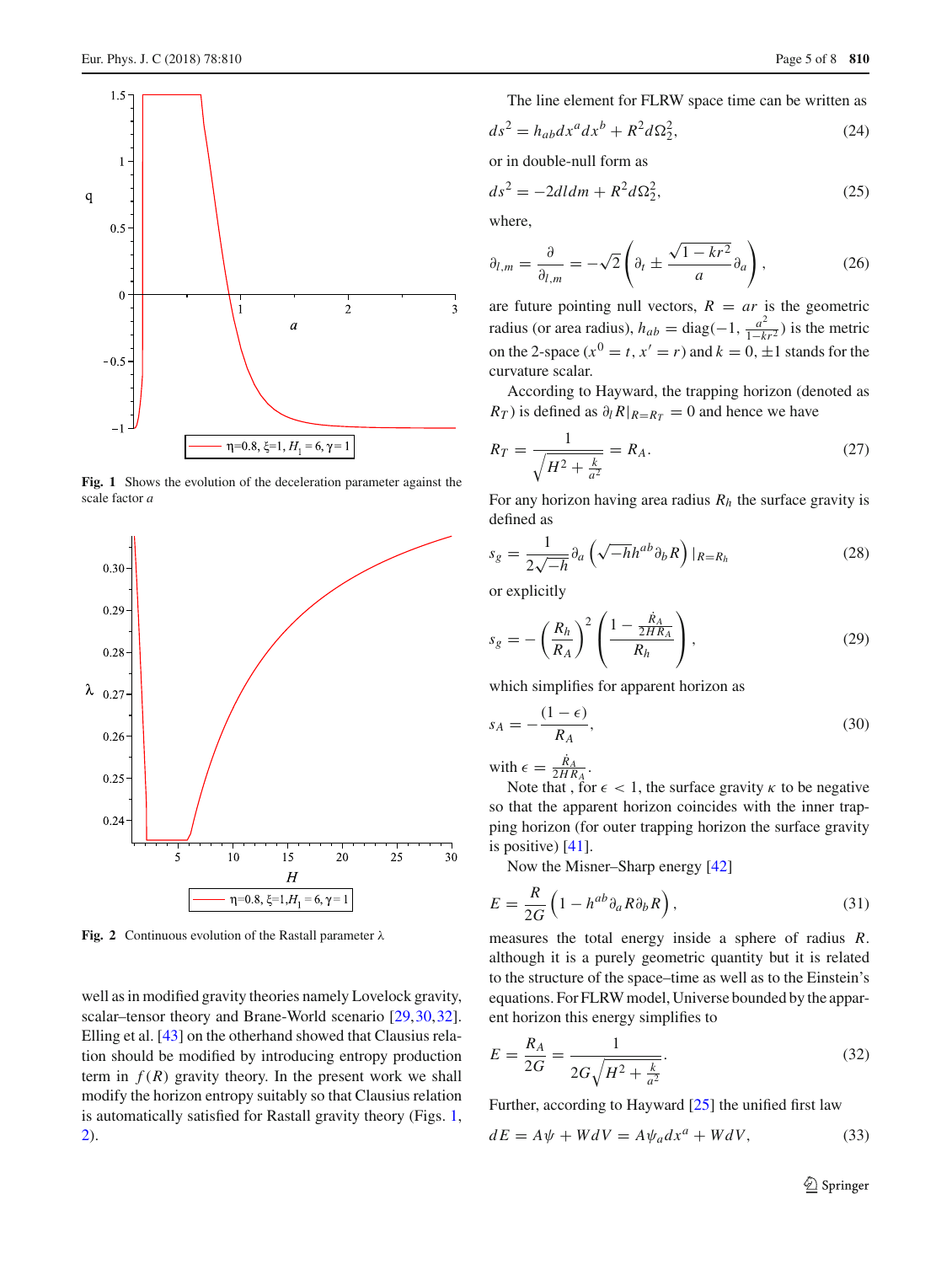is equivalent to the  $(0, 0)$  component of the (modified) Einstein equations in Rastall gravity. Here  $A = 4\pi R^2$ ,  $V =$  $\frac{4}{3}\pi R^3$  are respectively the surface area and volume of a sphere of radius *R*, the energy supply vector  $\psi_a$  and work density *W* are formally defined as

$$
\psi_a = T_a^b \partial_b R + W \partial_a R, \ W = -\frac{1}{2} T^{ab} h_{ab}.
$$
 (34)

For the present Rastall gravity model we have

$$
W = \frac{1}{2} (\rho_t - p_t)
$$
  
=  $\frac{1}{2} (\rho - p) + \frac{1}{2} (\rho_e - p_e) = W_m + W_e,$  (35)

and  $\psi = \psi_m + \psi_e$ , with

$$
\psi_m = -\frac{1}{2} (\rho + p) HRdt + \frac{1}{2} (\rho + p) adr, \tag{36}
$$

and

$$
\psi_e = -\frac{1}{2} (\rho_e + p_e) \, HRdt + \frac{1}{2} (\rho_e + p_e) \, adr. \tag{37}
$$

Now using the double null vectors ∂*l*,*<sup>m</sup>* as the basis vectors in the 2-space, the vector  $U$  tangential to the apparent horizon surface can be written as

$$
U = U_l \partial_l + U_m \partial_m. \tag{38}
$$

As by definition trapping horizon is identified as

 $\partial_l R_T = 0$ ,

so on the marginal sphere

$$
U(\partial_l R_T)=0
$$

i.e,

 $U_l(\partial_l\partial_lR_T) + U_m(\partial_m\partial_lR_T) = 0,$ 

or

$$
\frac{U_l}{U_m} = -\frac{\partial_m \partial_l R_T}{\partial_l \partial_l R_T}.
$$
\n(39)

Considering  $R_T = R_A$  for the present model

$$
\frac{U_l}{U_m} = \frac{(1 - \epsilon)}{\epsilon}.
$$
\n(40)

Hence in  $(r, t)$  co-ordinate  $U$  can be written as

$$
U = \frac{\partial}{\partial t} - (1 - 2\epsilon) H r \frac{\partial}{\partial r}.
$$
\n(41)

Now, the actual first law of thermodynamics on the apparent horizon can be obtained [\[41](#page-7-8)] from the above unified first law by projecting along the above tangent vector *U*, i.e.,

<span id="page-5-1"></span>
$$
\langle dE, U \rangle = \frac{s_g}{8\pi G} \langle dA, U \rangle + \langle WdV, U \rangle.
$$
 (42)

As the projection of the pure matter energy supply  $A\psi_m$ along the apparent horizon gives the heat flow δ*Q* in the Clausius relation  $\delta Q = T dS$ , so from the above Eq. [\(42\)](#page-5-1) we obtain [\[32](#page-7-6)[–40\]](#page-7-10)

$$
\delta Q = \langle A\psi_m, U \rangle = \frac{s_g}{8\pi G} \langle dA, U \rangle - \langle A\psi_e, U \rangle.
$$
 (43)

For the Rastall gravity, as the effective matter behaves as cosmological parameter so  $\rho_e + p_e = 0$  i.e.,  $\psi_e = 0$ , hence we have

$$
\delta Q = \frac{s_g}{8\pi G} \langle dA, U \rangle.
$$
\n(44)

Using Hawking temperature on the apparent horizon as

$$
T_A = \frac{|s_A|}{2\pi} = \frac{1 - \epsilon}{2\pi R_A},\tag{45}
$$

we have

$$
\delta Q = \langle A \psi_m, U \rangle = T_A \frac{d(A_A)}{4G}.
$$

Thus Clausius relation gives

$$
S_A = \frac{A_A}{4G},
$$

which is nothing but the Bekenstein entropy. Hence for Rastall gravity there is no correction term in the Bekenstein entropy on the apparent horizon. Finally, it should be noted that due to  $\psi_e = 0$  there will no longer be any correction term for the entropy at other horizon also.

## <span id="page-5-0"></span>**6 Conclusion**

An explicit cosmological investigation for generalized Rastall gravity is presented in this work. At first it is examined whether any non-singular model of the universe is possible for this gravity theory and it is found that for suitable choice of the Rastall parameter with restriction on the equation of state parameter a model of emergent scenario can be formulated. For homogeneous and isotropic FLRW model this gravity model is shown to be equivalent to Einstein gravity with particle creation mechanism. Interestingly, it is possible to have a complete cosmic scenario from early inflationary era to the present accelerating phase through the matter dominated era of evolution for this model of gravity with a continuous choice of Rastall parameter. Finally universal thermodynamics is formulated with the present gravity theory and there is no modification (or correction) to the Bakenstein entropy not only at the apparent horizon but also at any other horizon.

It is well known that for the last few months a debate has been going on the Rastall gravity theory whether it is modified gravity theory or it is essentially an Einstein gravity with some specific choices for the matter content. As a result a lot of curiosity has been developed to study this model and it motivates the authors for the present work. The results of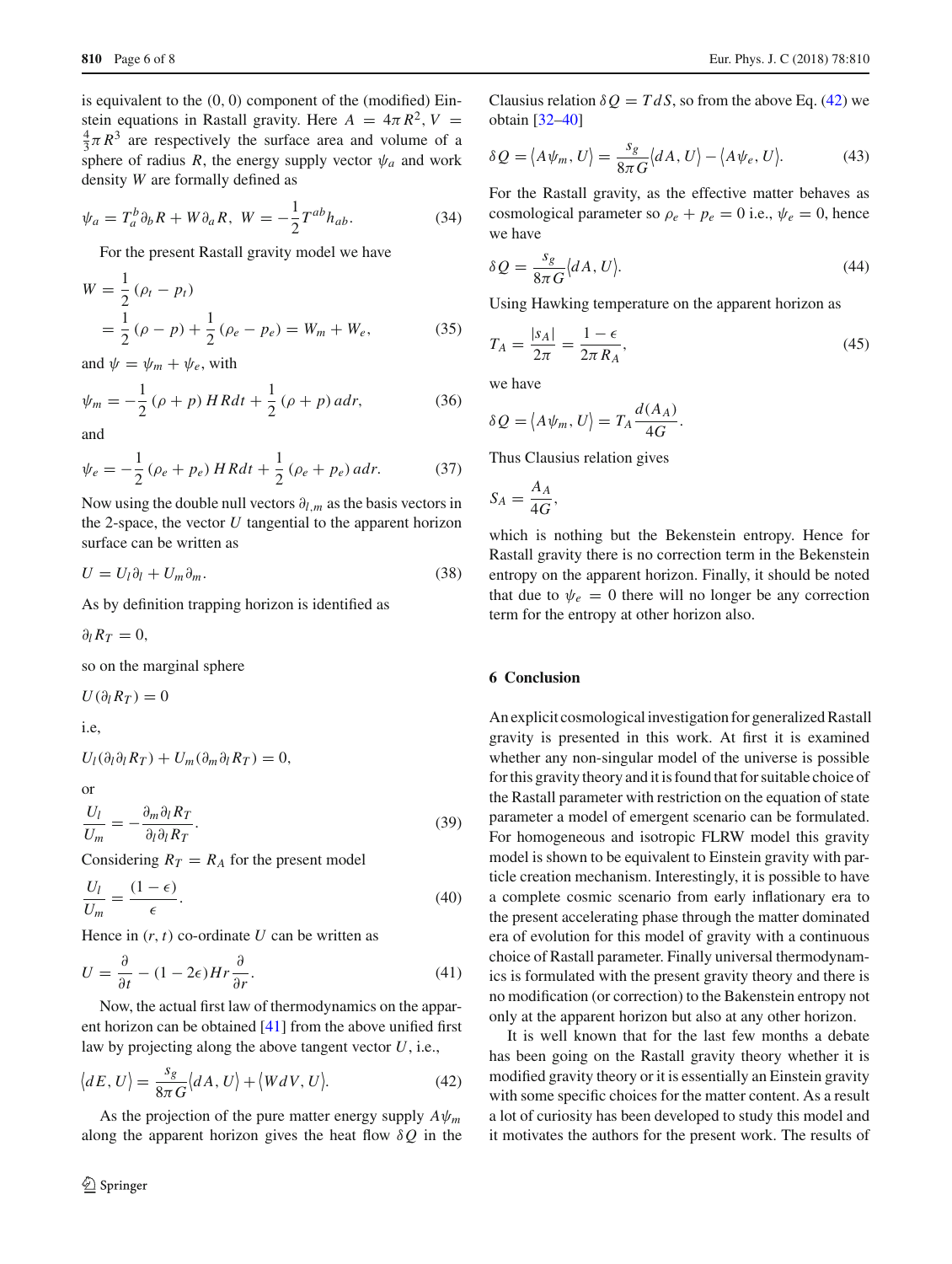- The generalized Rastall gravity is equivalent to Einstein gravity with non-interacting variable cosmological parameter.
- The generalized Rastall gravity is equivalent to Einstein gravity with particle creation mechanism and the particle creation parameter is related to the variable Rastall parameter.
- Both generalized Rastall gravity and Einstein gravity with particle creation mechanism [\[17](#page-6-14)] exhibit continuous cosmic evolution from inflationary era to the present epoch.
- A phase of emergent scenario is possible for generalized Rastall gravity as well as for particle creation mechanism in Einstein gravity [\[31](#page-7-11)].
- In the contest of universal thermodynamics both the gravity theories have same thermodynamical parameters namely Bekenstein entropy and Hawking temperature on the horizon.

Therefore, one may conclude that generalized Rastall gravity is equivalent to Einstein gravity in non-equilibrium thermodynamical presentation at least for homogeneous and isotropic FLRW model.

**Acknowledgements** Author DD thanks Department of Science and Technology (DST), Govt. of India for awarding Inspire research fellowship (File no: IF160067). SD thanks to the financial support from Science and Engineering Research Board (SERB), Govt. of India, through National Post-Doctoral Fellowship Scheme with File no: PDF/2016/001435. Also, SD thankful to the Department of Mathematics, Jadavpur University where a part of the work was completed. SC thanks Science and Engineering Research Board (SERB) for awarding MATRICS Research Grant support (File no: MTR/2017/000407) and Inter University Center for Astronomy and Astrophysics (IUCAA), Pune, India for their warm hospitality as a part of the work was done during a visit.

**Open Access** This article is distributed under the terms of the Creative Commons Attribution 4.0 International License [\(http://creativecomm](http://creativecommons.org/licenses/by/4.0/) [ons.org/licenses/by/4.0/\)](http://creativecommons.org/licenses/by/4.0/), which permits unrestricted use, distribution, and reproduction in any medium, provided you give appropriate credit to the original author(s) and the source, provide a link to the Creative Commons license, and indicate if changes were made. Funded by SCOAP<sup>3</sup>.

## **References**

- <span id="page-6-0"></span>1. P. Rastall, A theory of gravity. Can. J. Phys. **54**, 66 (1976). [https://](https://doi.org/10.1139/p76-008) [doi.org/10.1139/p76-008](https://doi.org/10.1139/p76-008)
- <span id="page-6-1"></span>2. P. Rastall, Generalization of the Einstein theory. Phys. Rev. D **6**, 3357 (1972). <https://doi.org/10.1103/PhysRevD.6.3357>
- <span id="page-6-2"></span>3. V. Majernik, L. Richterek, Rastall's gravity equations and Mach's principle. [arXiv:gr-qc/0610070](http://arxiv.org/abs/gr-qc/0610070)
- <span id="page-6-3"></span>4. N .D. Birrell, P.C.W. Davies, *Quantum Fields in Curved Space* (Cambridge University Press, Cambridge, 1982)
- <span id="page-6-4"></span>5. R. Bertlmann, *Anomalies in Quantam Field Theory* (Oxford University Press, Oxford, 2000)
- <span id="page-6-5"></span>6. L.L. Smalley, Nuovo Cim. B **80**, 42 (1984)
- <span id="page-6-6"></span>7. T.S. Almeida, M.L. Pucheu, C. Romero, J.B. Formiga, From Brans–Dicke gravity to a geometrical scalar-tensor theory. Phys. Rev. D **89**(6), 064047 (2014). [https://doi.org/10.1103/PhysRevD.](https://doi.org/10.1103/PhysRevD.89.064047) [89.064047.](https://doi.org/10.1103/PhysRevD.89.064047) [arXiv:1311.5459](http://arxiv.org/abs/1311.5459) [gr-qc]
- <span id="page-6-7"></span>8. C.E.M. Batista, J.C. Fabris, O.F. Piattella, A.M. Velasquez-Toribio, Observational constraints on Rastall's cosmology. Eur. Phys. J. C **73**, 2425 (2013). [https://doi.org/10.1140/epjc/](https://doi.org/10.1140/epjc/s10052-013-2425-7) [s10052-013-2425-7.](https://doi.org/10.1140/epjc/s10052-013-2425-7) [arXiv:1208.6327](http://arxiv.org/abs/1208.6327) [astro-ph.CO]
- 9. J.C. Fabris, O.F. Piattella, D.C. Rodrigues, C.E.M. Batista, M.H. Daouda, Rastall cosmolog. Int. J. Mod. Phys. Conf. Ser. **18**, 67 (2012). [https://doi.org/10.1142/S2010194512008227.](https://doi.org/10.1142/S2010194512008227) [arXiv:1205.1198](http://arxiv.org/abs/1205.1198) [astro-ph.CO]
- <span id="page-6-8"></span>10. C.E.M. Batista, M.H. Daouda, J.C. Fabris, O.F. Piattella, D.C. Rodrigues, Rastall cosmology and the  $\Lambda$  CDM model. Phys. Rev. D **85**, 084008 (2012). [https://doi.org/10.1103/PhysRevD.85.084008.](https://doi.org/10.1103/PhysRevD.85.084008) [arXiv:1112.4141](http://arxiv.org/abs/1112.4141) [astro-ph.CO]
- 11. G.W. Gibbons, S.W. Hawking, Cosmological event horizons, thermodynamics, and particle creation. Phys. Rev. D **15**, 2738 (1977). <https://doi.org/10.1103/PhysRevD.15.2738>
- 12. L. Parker, Quantized fields and particle creation in expanding universes. 2. Phys. Rev. D **3**, 346 (1971). Erratum: [Phys. Rev. D **3**, 2546 (1971)]. [https://doi.org/10.1103/PhysRevD.3.346,](https://doi.org/10.1103/PhysRevD.3.346) [https://](https://doi.org/10.1103/PhysRevD.3.2546) [doi.org/10.1103/PhysRevD.3.2546](https://doi.org/10.1103/PhysRevD.3.2546)
- 13. L.H. Ford, Gravitational particle creation and inflation. Phys. Rev. D **35**, 2955 (1987). <https://doi.org/10.1103/PhysRevD.35.2955>
- <span id="page-6-9"></span>14. S.H. Pereira, C.H.G. Bessa, J.A.S. Lima, Quantized fields and gravitational particle creation in  $f(R)$  expanding universes. Phys. Lett. B **690**, 103 (2010). [https://doi.org/10.1016/j.physletb.2010.](https://doi.org/10.1016/j.physletb.2010.05.027) [05.027.](https://doi.org/10.1016/j.physletb.2010.05.027) [arXiv:0911.0622](http://arxiv.org/abs/0911.0622) [astro-ph.CO]
- <span id="page-6-10"></span>15. A.G. Riess et al. [Supernova Search Team], Observational evidence from supernovae for an accelerating universe and a cosmological constant. Astron. J. **116**, 1009 (1998). [https://doi.org/10.1086/](https://doi.org/10.1086/300499) [300499.](https://doi.org/10.1086/300499) [arXiv:astro-ph/9805201](http://arxiv.org/abs/astro-ph/9805201)
- <span id="page-6-11"></span>16. S. Perlmutter, Measurements of Omega and Lambda from 42 high redshift supernovae. Astrophys. J. **517**, 565 (1999). [arXiv:astro-ph/9812133](http://arxiv.org/abs/astro-ph/9812133)
- <span id="page-6-14"></span>17. S. Chakraborty, S. Saha, A complete cosmic scenario from inflation to late time acceleration: non-equilibrium thermodynamics in the context of particle creation. Phys. Rev. D **90**(12), 123505 (2014). [https://doi.org/10.1103/PhsysRevD.90.123505.](https://doi.org/10.1103/PhsysRevD.90.123505) [arXiv:1404.6444](http://arxiv.org/abs/1404.6444) [gr-qc]
- <span id="page-6-15"></span>18. S. Pan, S. Chakraborty, A cosmographic analysis of holographic dark energy models. Int. J. Mod. Phys. D **23**(11), 1450092 (2014). [https://doi.org/10.1142/S0218271814500928.](https://doi.org/10.1142/S0218271814500928) [arXiv:1410.8281](http://arxiv.org/abs/1410.8281) [gr-qc]
- <span id="page-6-12"></span>19. H. Moradpour, Y. Heydarzade, F. Darabi, I.G. Salako, A generalization to the Rastall theory and cosmic eras. Eur. Phys. J. C **77**(4), 259 (2017). [https://doi.org/10.1140/epjc/](https://doi.org/10.1140/epjc/s10052-017-4811-z) [s10052-017-4811-z.](https://doi.org/10.1140/epjc/s10052-017-4811-z) [arXiv:1704.02458](http://arxiv.org/abs/1704.02458) [qr-qc]
- <span id="page-6-13"></span>20. M. Visser, Rastall gravity is equivalent to Einstein gravity. Phys. Lett. B **782**, 83–86 (2018). [arXiv:1711.11500](http://arxiv.org/abs/1711.11500) [gr-qc]
- <span id="page-6-16"></span>21. S.A. Hayward, General laws of black hole dynamics. Phys. Rev. D **49**, 6467 (1994). <https://doi.org/10.1103/PhysRevD.49.6467>
- 22. S.A. Hayward, Gravitational energy in spherical symmetry. Phys. Rev. D **53**, 1938 (1996). [https://doi.org/10.1103/PhysRevD.53.](https://doi.org/10.1103/PhysRevD.53.1938) [1938.](https://doi.org/10.1103/PhysRevD.53.1938) [arXiv:gr-qc/9408002](http://arxiv.org/abs/gr-qc/9408002)
- 23. S.A. Hayward, S. Mukohyama, M.C. Ashworth, Dynamic black hole entropy. Phys. Lett. A **2**, 347 (1999). [https://doi.org/10.1016/](https://doi.org/10.1016/S0375-9601(99)00225-X) [S0375-9601\(99\)00225-X.](https://doi.org/10.1016/S0375-9601(99)00225-X) [arXiv:gr-qc/9810006](http://arxiv.org/abs/gr-qc/9810006)